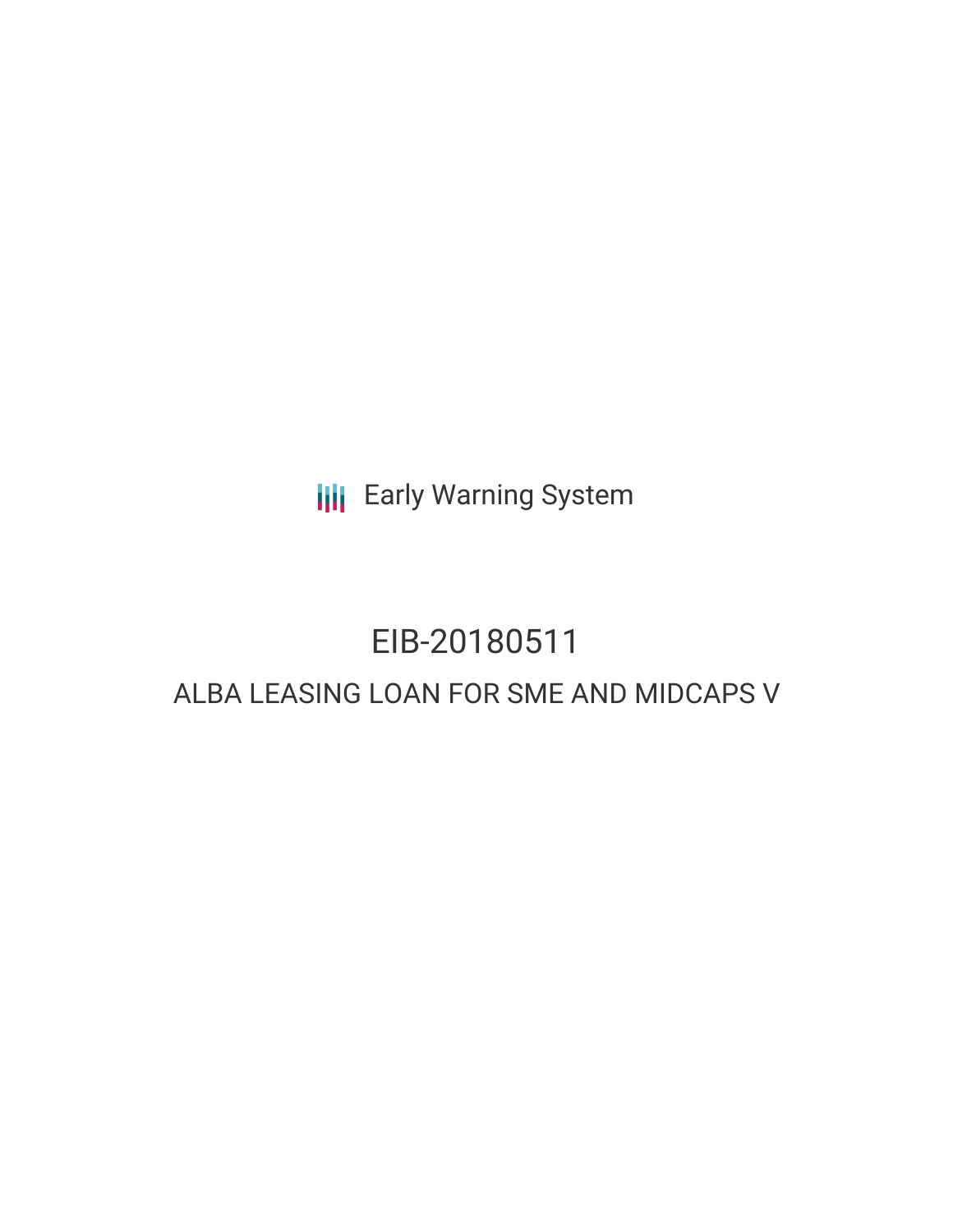

### **Quick Facts**

| <b>Countries</b>               | Italy                          |
|--------------------------------|--------------------------------|
| <b>Financial Institutions</b>  | European Investment Bank (EIB) |
| <b>Status</b>                  | Proposed                       |
| <b>Bank Risk Rating</b>        | U                              |
| <b>Borrower</b>                | ALBA LEASING SPA               |
| <b>Sectors</b>                 | Finance                        |
| <b>Investment Type(s)</b>      | Loan                           |
| <b>Investment Amount (USD)</b> | \$319.81 million               |
| <b>Loan Amount (USD)</b>       | \$319.81 million               |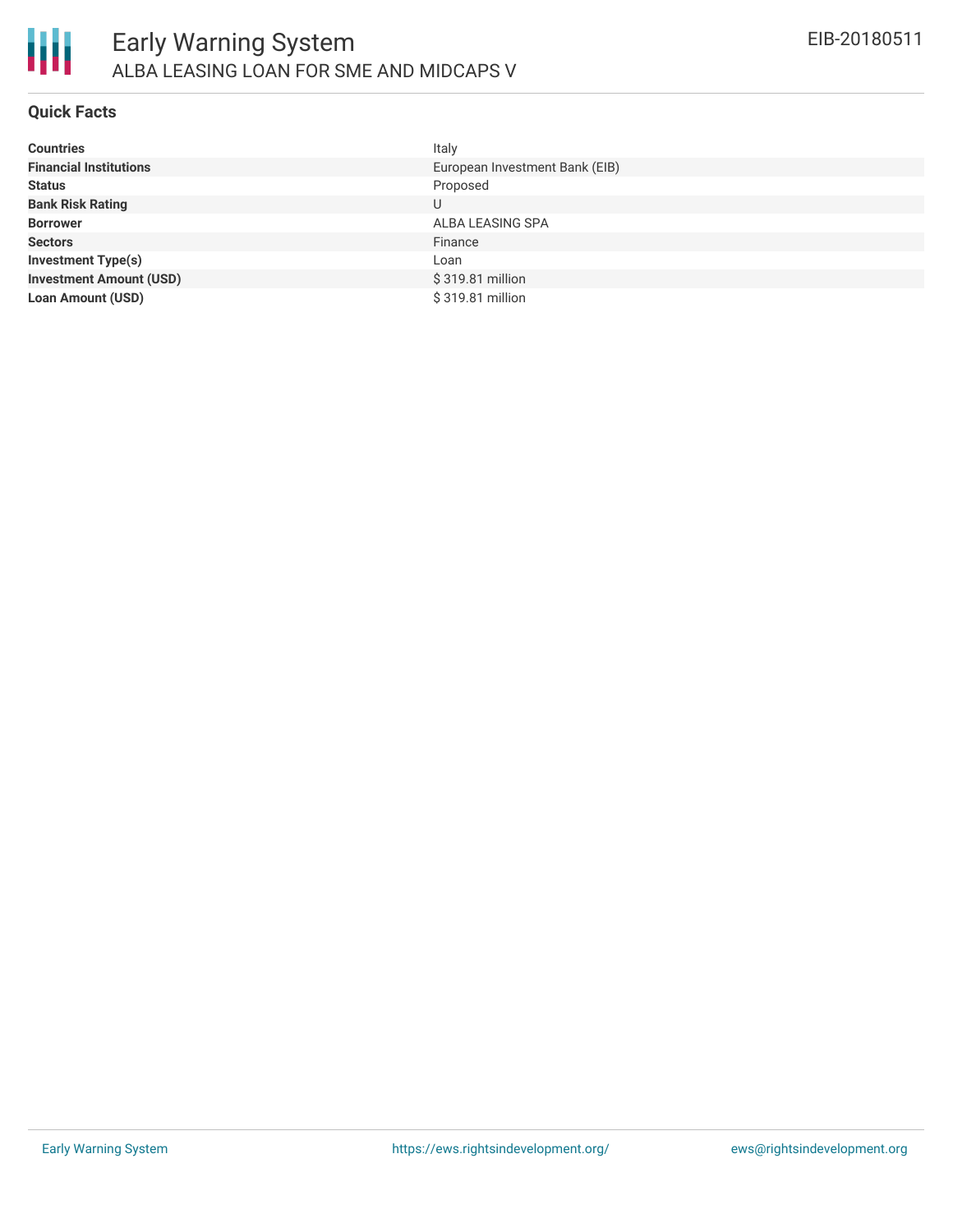

## **Project Description**

According to EIB website, the project consists of a loan for small and medium-sized enterprises (SMEs) and mid-caps in the industry, services, tourism and agriculture sectors via long-term leasing schemes. The EIB will invest in two tranches of an Alba Leasing granular SME and mid-cap portfolio in order to support new lending to SMEs and mid-caps in Italy. It will improve competitiveness and access to finance at favourable conditions for SMEs and mid-caps via leasing schemes in Italy.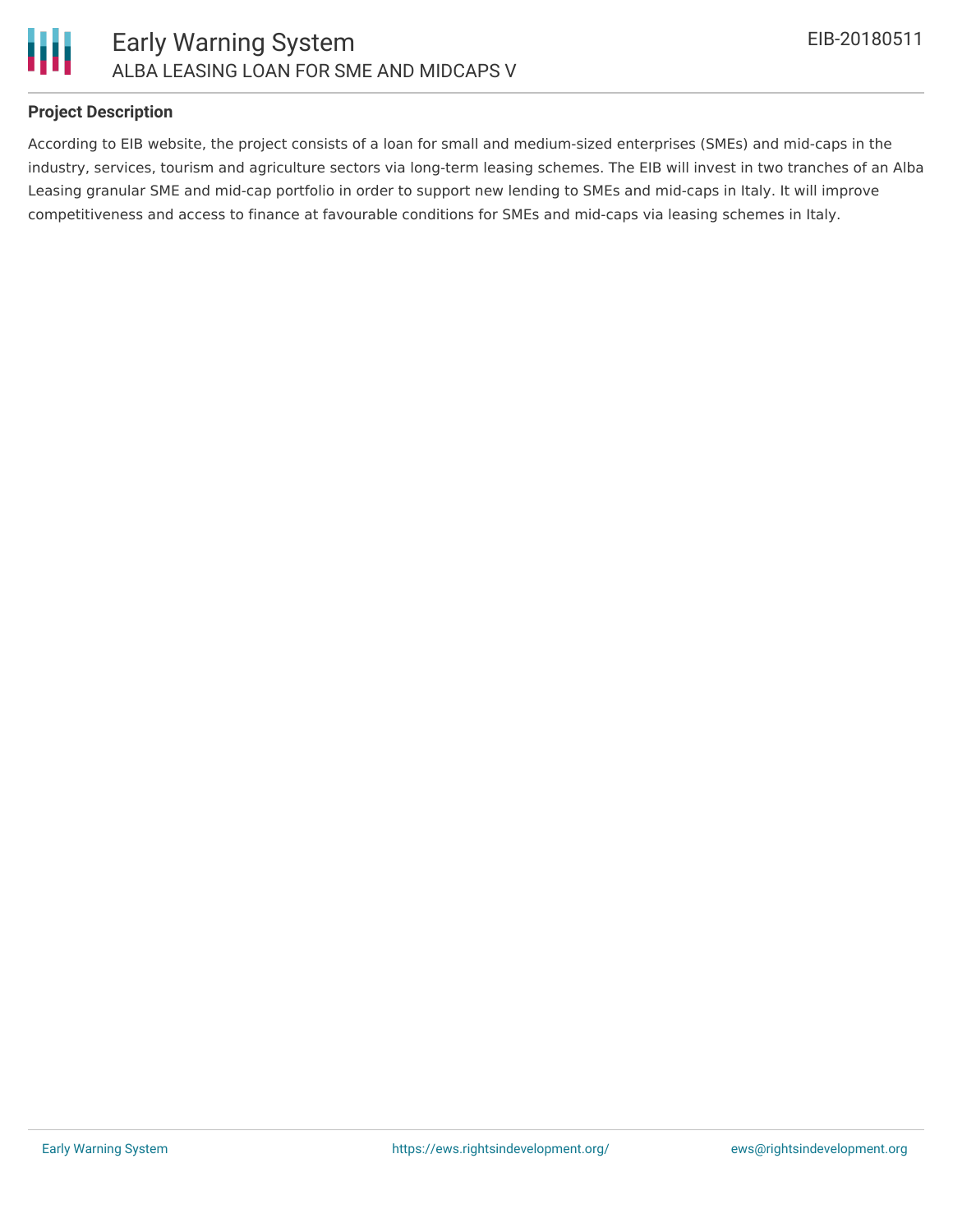#### **Investment Description**

European Investment Bank (EIB)

#### **Financial Intermediary**

Financial Intermediary: A commercial bank or financial institution that receives funds from a development bank. A financial intermediary then lends these funds to their clients (private actors) in the form of loans, bonds, guarantees and equity shares. Financial intermediaries include insurance, pension and equity funds. The direct financial relationship is between the development bank and the financial intermediary.

Alba [Leasing](file:///actor/1452/) S.p.A. (Financial Intermediary)